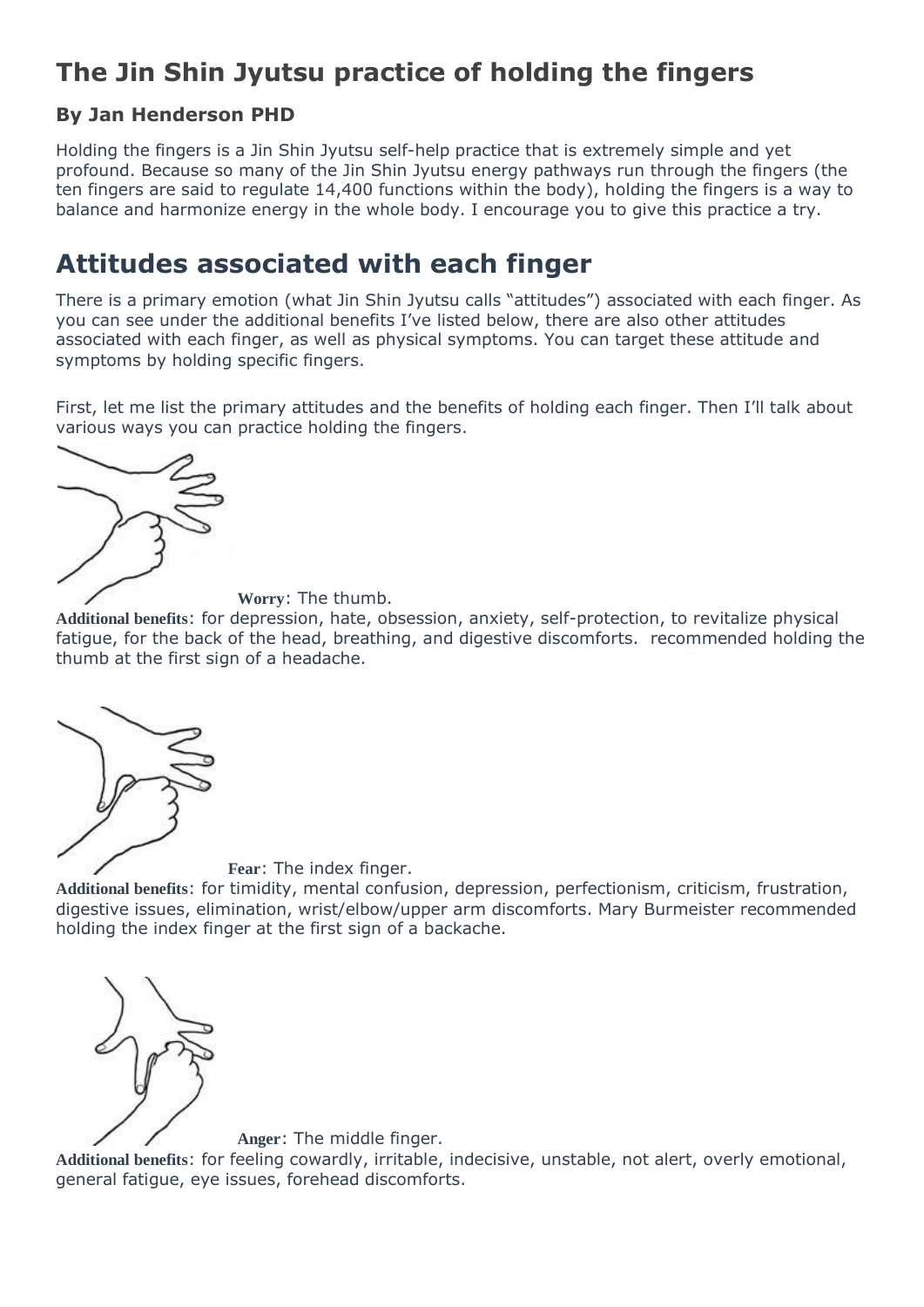

**Sadness/Grief**: The ring finger. **Additional benefits**: for negative feelings, common sense, excess mucus, breathing, ear discomforts.



**Trying To/Pretense** (cover-up): The little finger.

**Additional benefits**: for "crying on the inside and laughing on the outside" (that's what's meant by "trying to/pretense"), feeling insecure, nervous, confused, issues of "why am I here," calms nerves, aids bloating. Mary Burmeister recommended holding the little finger at the first sign of a sore throat.

There is an acronym to help you remember the primary attitude associated with each finger. It's "Get rid of **W**orry **FAST**." W is for Worry (thumb), F for Fear (index), A for Anger (middle), S for Sadness (ring), and T for Trying To (little).

### **How to practice holding the fingers**

There are two basic ways to practice holding the fingers. You can either hold all ten fingers, first on one hand then the other, or you can concentrate on the attitudes and benefits associated with just one finger.

When concentrating on just one finger, there are again two basic ways to do this. In Jin Shin Jyutsu, holding just one finger is called a "quickie." The "quickie" hold simply involves holding a finger on one hand with the fingers and thumb of the other hand. For example, to hold the left thumb, you wrap all four fingers of your right hand around your left thumb.

You might choose to hold your thumb, for example, when you notice that you're worried. I've been holding my ring finger lately because I have some tinnitus in my right ear. Don't worry about whether you hold fingers on your left or right hand. The energy pathways cross over from one side of the body to the other. It's more important to do what's most convenient for you in the moment.

The second way to focus on the attitudes and benefits of an individual finger is to use a longer (extended) sequence for that finger. An extended sequence is a combination of fingers that you hold one after the other. For example, the extended sequence for Worry is to hold the thumb, then hold the middle finger, then the little finger. I'll describe the extended sequences in the next post.